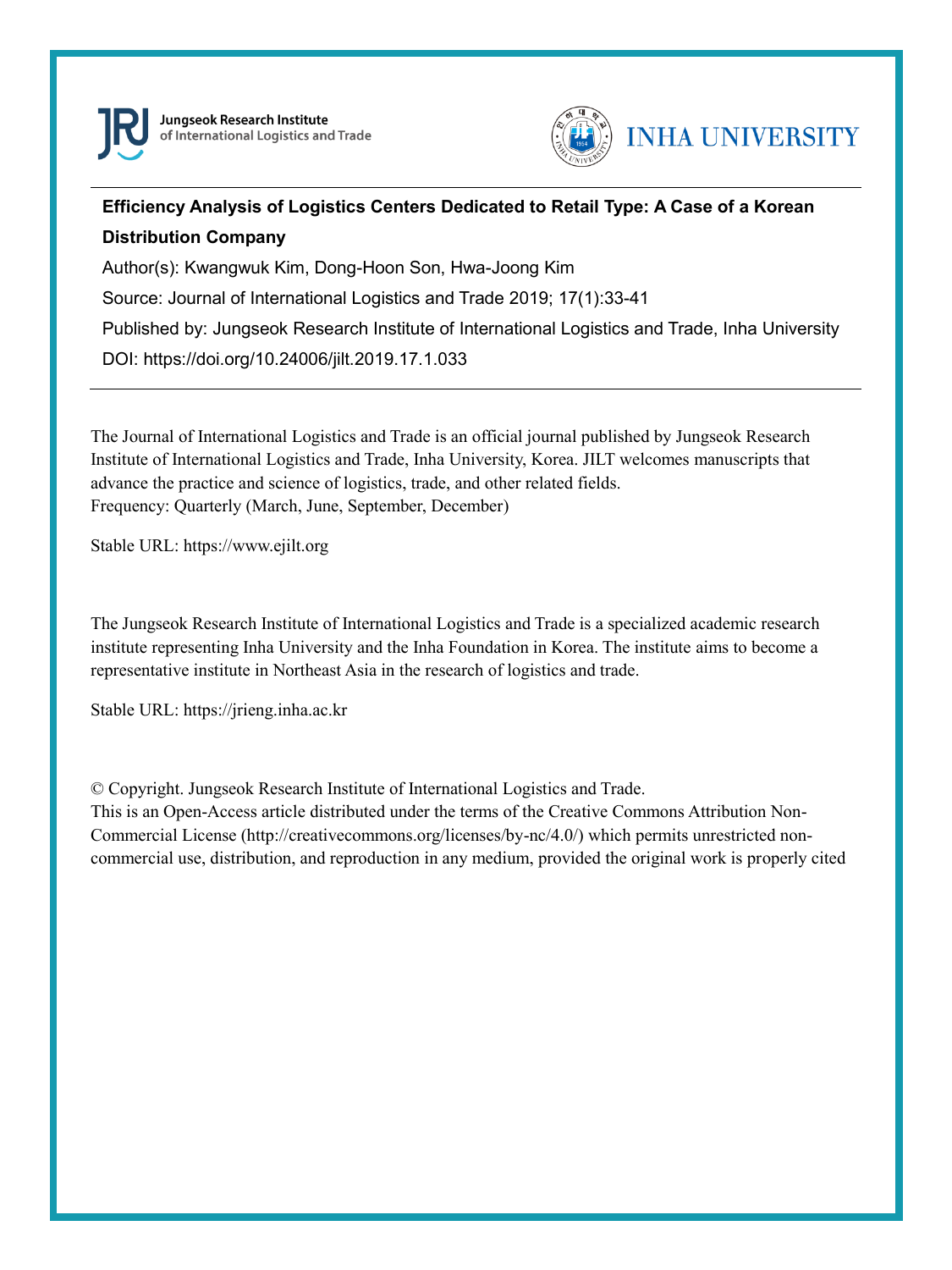# Journal of **International Logistics and Trade**



# **Efficiency Analysis of Logistics Centers Dedicated to Retail Type: A Case of a Korean Distribution Company**

Kwangwuk Kim<sup>a</sup>, Dong-Hoon Son<sup>a</sup>, Hwa-Joong Kim<sup>b\*</sup>

<sup>a</sup> Graduate School of Logistics, Inha University, Korea <sup>b</sup> Asia Pacific School of Logistics, Inha University, Korea

### **ARTICLE INFO**

### **ABSTRACT**

**Article history:**  Received 16 March 2019 Accepted 26 March 2019

**Keywords:**  Multi-channel distribution Dedicated logistics center Efficiency analysis DEA

In today's multi-channel distribution environment, it is crucial for the competitiveness of retail stores and companies to improve efficiency of dedicated logistics centers (DLCs) servicing types of retail outlets such as large retail-stores, super supermarkets, and convenient stores. This paper derives efficiency improvement strategies for DLCs through efficiency analyses. To this end, this paper empirically analyzes the efficiency of DLCs by applying DEA (data envelopment analysis) approaches using real data from a Korean distribution company. In detail, this paper analyzes operations, finance, and service efficiencies of DLCs and performs a comparison analysis on the efficiency between DLCs. Finally, this paper discusses the analysis results considering the DLCs' characteristics and derives managerial and operational implications.

**©** 2019 Jungseok Research Institute of International Logistics and Trade All rights reserved.

# **1. Introduction**

In order to survive in the today's consumer-oriented competitive market, suppliers have introduced a new retail type that focuses on consumer convenience. These are large-scale marts (Mart) like Wal-Mart, and convenience stores (CVS) pursuing high margins by providing time and space benefits, and super supermarkets (SSM) (Ryu, 2010). In the field of logistics, the dedicated logistics center (DLC) is newly emerging compared with existing general purpose logistics centers that provide logistics services to various distribution sectors. DLC is a logistics center that specializes in logistics facilities and services to support specific retail types. E-Mart, Lotte Mart, and Homeplus, which are major retail companies in Korea, are operating large-scale DLCs in Yeoju and Icheon, Korea. CU, GS, and Seven-Eleven, which are major CVS chain companies, are also operating DLCs in Korea. Since DLCs provide logistics services and information optimized for shippers, related market is continuously expanding with online, fresh food, and shoes DLCs. In this context, measuring and analyzing the efficiency of DLCs, which is the most widely used performance measure (Andrejić et al., 2016), is important to improve the logistics service and competitiveness of retail DLCs.

Under this background, this paper aims to drive improvement policies for DLCs by analyzing the efficiency of Mart, SSM, and CVS DLCs. To do this, we analyze the efficiencies of operation, finance, and service, and the overall efficiency of the DLCs using data of a distribution company. The case company operates a third party logistics type of DLC that tailors services for each retail type. For this analysis, we use the DEA (data envelopment analysis) model, which is a representative instrument for analyzing efficiency. Also, the causes of the efficiency differences are identified through the logistics characteristics of DLCs.

Research on efficiency analysis has been conducted in various fields. For example, Yoo (2012) analyzed the efficiency

https://doi.org/10.24006/jilt.2019.17.1.004

-

Asia Pacific School of Logistics, Inha University, 100 Inha-ro, Nam-gu, Incheon, 22212, Korea; Email: hwa-joong.kim@inha.ac.kr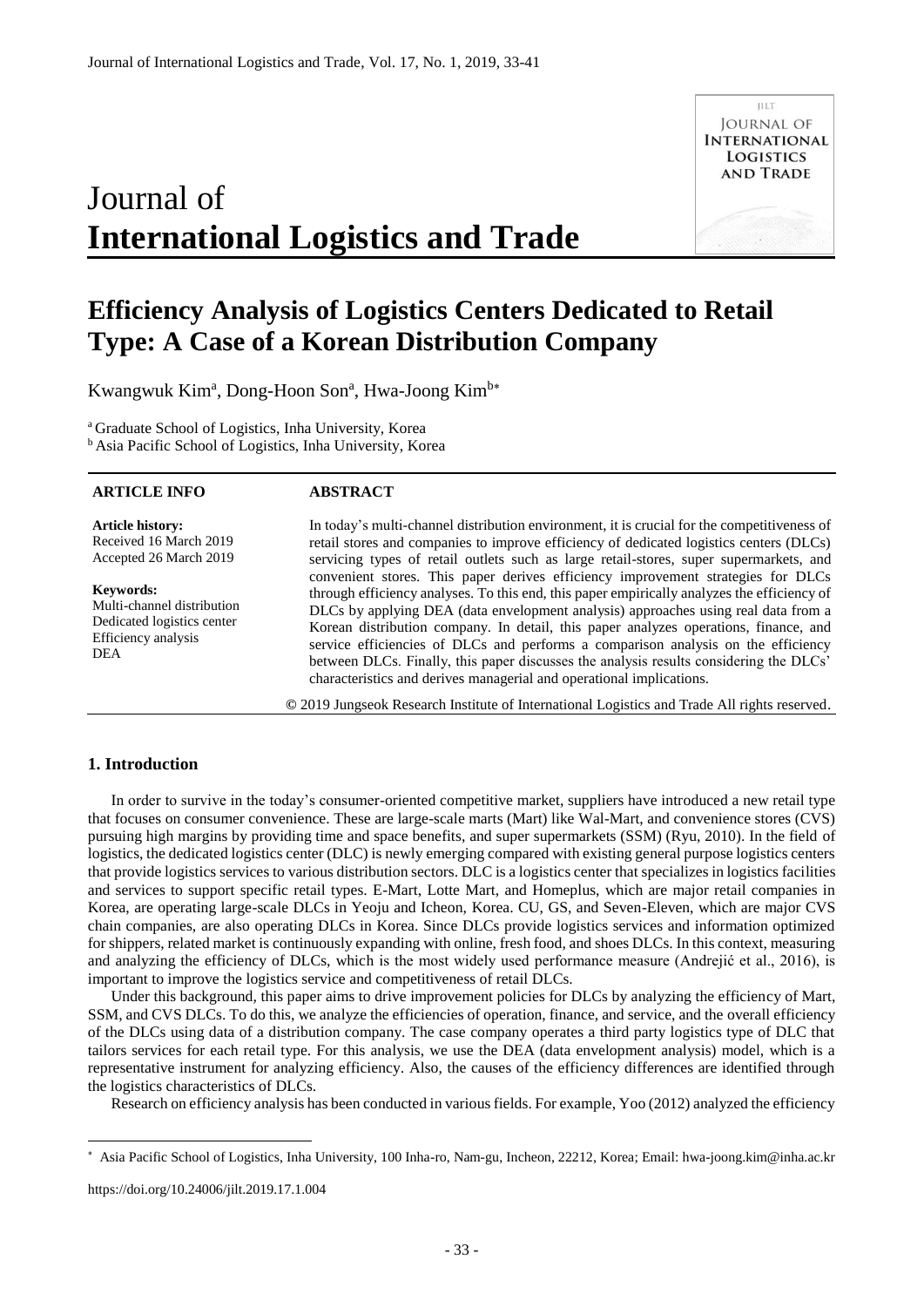of urban railway operations and Lee and Kim (2007) measured the efficiency of Internet companies. Chen et al. (2018) also used efficiency analysis for benchmarking of schools. A thorough review of previous studies on DEA can be found in Emrouznejad et al. (2008), Liu et al. (2013a, b), Kao (2014), and Mariz (2018). In this section, we review previous research on retail types and logistics centers that are most relevant to this study.

First, previous studies on the efficiency of retail types are as follows. Rhonda et al. (1998) conducted DEA analysis by weighting variables to analyze the efficiency of distribution stores. Input variables included labor, experience, store operations cost, and inventory reduction rate. Output variables were sales and net profit. Kim et al. (1999) proposed the improvement goals of inefficient discount stores by analyzing the efficiency of eleven Marts in Korea using DEA. The input variables included store area, opening cost, population density, and income level, while the output variable was sales. Hean et al. (2003) used multiple DEAs to measure distribution efficiency. Input variables included capital, manpower, intermediate variables, accessibility, assortment, arrival rate, information volume, store environment, and operating variables. Kim and Yoo (2014) measured the efficiency of Mart, SSM, and department stores. Input variables were store area, parking lot size, number of employees, and management cost. The output variables included the number of visiting customers per day and sales. Yoo and Ju (2014) used the DEA-Window model to measure the efficiency of the Busan retail industry. Input variables included the number of employees, cost of goods sold, and building floor area. Kim and Kim (2015) analyzed the relative efficiency of CVS, tele-commerce, e-commerce, SSM, and department stores using DEA and Malmquist productivity analysis techniques. Input variables were wages, management expenses, variable costs, and fixed costs, while output variables included sales and operating profit.

In addition, previous research on the efficiency analysis of logistics centers are as follows. Jukka et al. (2007) measured the efficiency of different warehouses for warehouse selection by combining AHP (analytic hierarchy process) and DEA. Input variables were direct cost and overhead cost, while output variables included time, quality, reliability of quantity, storage ability, and flexibility for rush order handling. Lim (2008) used multilevel DEA models to measure the operation, service quality, and profitability of logistics centers and proposed a benchmarking model to improve the efficiency of the inefficient logistics centers. The input variables for the operational efficiency were the number of employees, operational capacity, execution capacity, organizational system, and human resource management. Output variables included operational efficiency and employee satisfaction. The input variables for service efficiency included the number of employees, operational capacity, execution capacity, human resource management, operational efficiency, and employee satisfaction, while output variables were customer satisfaction, customer retention, and cargo increase. The input variables for financial efficiency included the number of employees, operational capacity, executive ability, organizational system, and human resources management. Output variables were sales scale, profitability, return on investment, and payment ability. Park (2012) measured and analyzed the change of efficiency using the DEA window technique and Malmquist productivity analysis technique for the dynamic analysis of the productivity of regional warehouses. Input variables were the number of companies, the number of workers, the number of equipment, and the number of warehouses. The output variable was sales.

Some previous studies have focused on the efficiency analysis of retail types and logistics centers. However, there is no previous research on the effectiveness of the DLC, as the importance of DLCs on retail types has recently emerged. In particular, there is no study that compared and analyzed characteristics and operation, finance, and service efficiencies of each retail type to the best of our knowledge. Therefore, this paper makes the academic contribution of analyzing the efficiency of DLCs by collecting operational data of a Korean distribution company, which owns Marts, SSMs, and CVS chains.

This paper consists of four sections. Section 2 explains the analysis method and input and output variables, and Section 3 presents the analysis results, causes of results, and draw implications. Finally, Section 4 summarizes the findings and implications of the study and presents future research directions.

## **2. Analysis method and variable selection**

This section describes the DEA models and input and output variables used for the efficiency analysis. Data used in the analysis was collected through interviews and direct visits to two Mart DLCs, four SSM DLCs, and six CVS DLCs of the case company. Since the data used for the analysis includes confidential data, this paper presents only the relative rate (= DLC variable value / minimum variable value) in many cases.

#### *2.1 DEA model*

The DEA models used in this paper are CCR, BCC, and super-efficiency models. The CCR model is the first DEA model, named after its developer Charnes, Cooper and Rhodes (Charnes et al., 1978). The CCR model is a linear programming model that measures efficiency by determining the weights of input and output variables. Although many subsequent models have been developed, the CCR model is still the most widely used DEA model. The BCC model, named after Banker, Charnes and Cooper (Banker et al. 1984), is a variant of the CCR model, modified by including the constraint that the total weights on variables equals one. Unlike the CCR model assuming constant returns to scale, the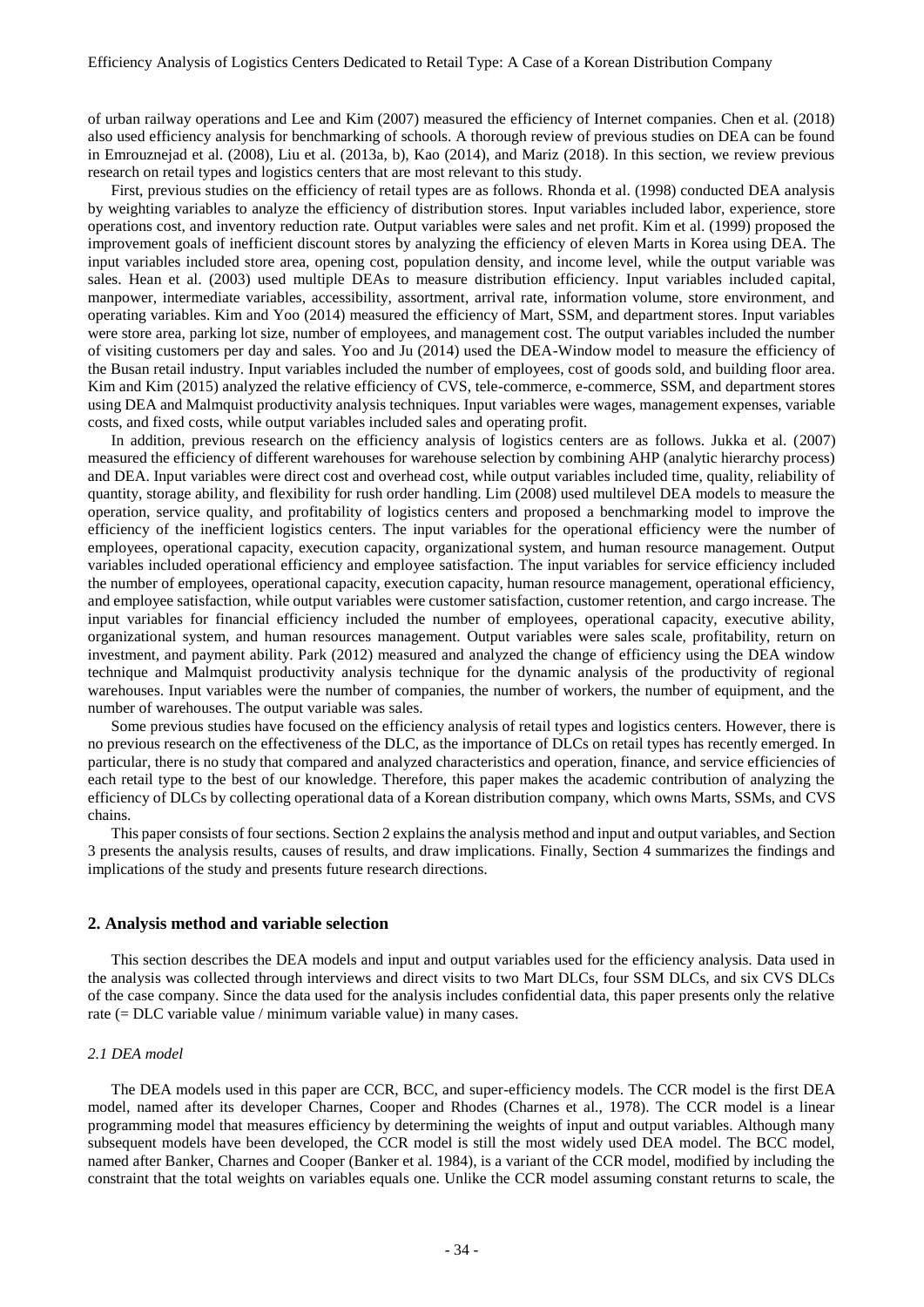BCC model allows variable returns to scale. On the other hand, BCC and CCR models have a problem that the efficiency of DLCs cannot be ranked relative to each other. In order to overcome this problem, the super-efficiency model is commonly used. The super-efficiency model estimates efficiency by excluding the DLC (DMU, decision making unit) itself from the model (Kang and Go, 2011). The scale efficiency (SE) is also used to show the relative difference of the efficiency values of CCR and BCC models.

#### *2.2 Methods and variables for efficiency analysis by sectors*

In this paper, we analyze the efficiency of operations, finance, and service sector of DLCs using simple input-output equations and DEA modelling. Among the sector efficiencies, the operations efficiency is analyzed by separating individual operations efficiencies and overall operations efficiency. The individual operations efficiency is calculated by using individual input and output variables, which are calculated using the simple input-output equation (= output variable value/input variable value).

For these efficiency analyses, input and output variables listed in Table 1(a), were selected as follows. First, input variables for the operations sector were selected as warehouse area, the number workers (NV), and the number of vehicles (NV) according to Kim (1999) and Kim and Yoo (2014). The output variable was selected as the number of delivery points (stores) supported by the DLC. However, since the store sizes differ across CVS, SSM, and Mart, efficiency comparisons across different retail types of DLCs are made after standardizing the variable values. The standardization index (SI) was calculated as the relative sales of logistics services (CVS 1: SSM 1.26: Mart 3.3) over relative numbers of stores nationwide (1: 0.27: 0.069) of the case company. As a result, the SI of CVS is 1, SSM 4.67, and Mart 47.83. The output variable for operations efficiency analysis was the standard number of delivery points obtained by multiplying the number of delivery points and the SI.

Next, variables for the finance sector included logistics cost (LC), sales  $\&$  general administrative expenses (SGA), and operating profit (OP) according to Lim (2008), Park (2012), and Yoo (2014). We use these values over sales, i.e., logistics cost rate (=logistics cost over sales), SGA rate (=SGA over sales), and OP rate (=OP over sales), in order to eliminate scale differences between DLCs. Since this data is confidential, we used their relative value compared to the minimum value of the dataset, e.g., an OP rate of a DLC over the minimum OP rate of DLCs. As a result, input variables are relative LC rate and relative SGA rate, and output variables are relative OP rate as given in Table 1(a).

For the service sector, input variables are NW, NV, and relative LC rate according to Lim (2008). Again, we use these values per delivery point in order to eliminate scale differences between DLCs. That is, NW per delivery point, NV per delivery point, and relative LC rate per delivery point. The output variable is selected as the service quality index, which the case company measures annually for shippers. The service quality index is quantified by measuring 70 questionnaire items on service quality management, cleanness management, and safety management.

| Sector                 | Input variable                                                    | Output variable                                                     |
|------------------------|-------------------------------------------------------------------|---------------------------------------------------------------------|
| (a) Sector efficiency  |                                                                   |                                                                     |
| Operations sector      | Warehouse area, NW, NV                                            | Standard number of delivery points                                  |
| Finance sector         | Relative LC rate, Relative SGA rate                               | Relative OP rate                                                    |
| Service sector         | NW per delivery point, NV per delivery point,<br>Relative LC rate | Service quality index                                               |
| (b) Overall efficiency |                                                                   |                                                                     |
|                        | Warehouse area, NW, LC rate                                       | Standard number of delivery points, Sales, Service<br>quality index |

**Table 1.** Input and output variables

*2.3 Methods and variables for the overall efficiency analysis*

We selected six variables in order to minimize correlations between variables and by considering characteristics of ordinary DEA models requiring the number of DMUs (decision making unit) to total two to three times the number of variables. As shown in Table 1(b), input variables include warehouse area, NW, and LC rate, while output variables are the number of standard delivery points, sales, and service quality index.

# **3. Analysis result and implications**

#### *3.1 Sector efficiency: Operation*

This section presents DLC's operations efficiency evaluation results and identifies the causes of the results considering logistics characteristics of each retail type. Implications of results also are drawn. Table 2 summarizes the efficiency results calculated by the simple input-output equation (= output variable value/input variable value). As presented in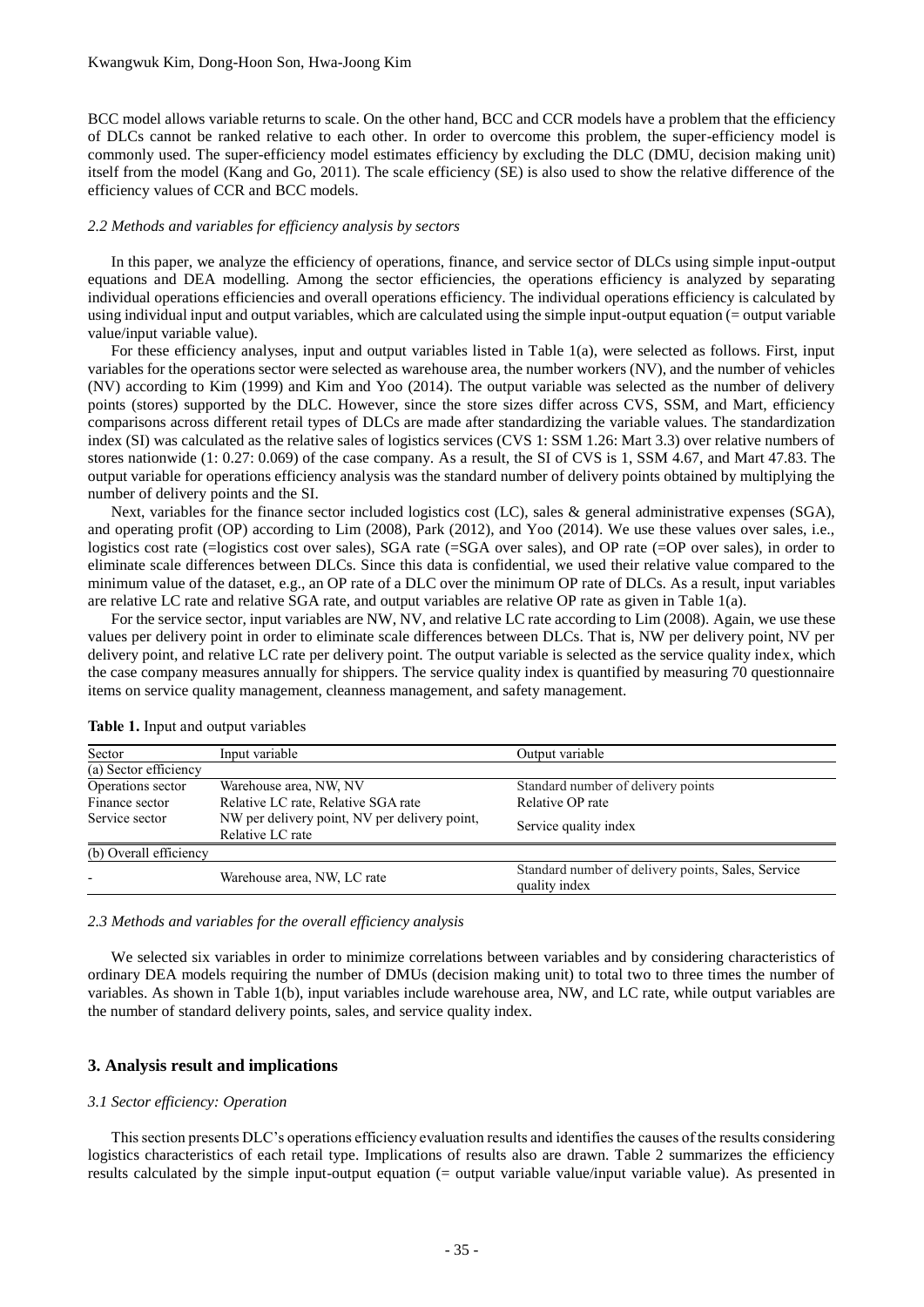Table 2, the average warehouse area efficiency was CVS DLC 0.483, SSM 0.190, and Mart 0.115. That is, CVS DLC requires the smallest warehouse area versus delivery point (store) while Mart DLC needs the largest area. The average manpower efficiency was Mart DLC 10.620, SSM 8.679, and CVS 7.235, implying that Mart and CVS DLCs require the least and most workers versus delivery point respectively. Finally, the average vehicle efficiency SSM DLC 13.655, Mart 13.561, CVS 8.954. While SSM and Mart DLCs showed similar efficiencies, CVS DLC showed the lowest efficiency.

| <b>DLC</b> |      | Warehouse area efficiency <sup>a</sup> | Manpower efficiency <sup>b</sup> | Vehicle efficiency <sup>c</sup> |
|------------|------|----------------------------------------|----------------------------------|---------------------------------|
|            | A    | 0.116                                  | 11.202                           | 11.634                          |
| Mart       | B    | 0.113                                  | 10.038                           | 15.488                          |
|            | Avg. | 0.115                                  | 10.620                           | 13.561                          |
|            | С    | 0.218                                  | 11.008                           | 14.854                          |
|            | D    | 0.135                                  | 5.234                            | 13.798                          |
| <b>SSM</b> | E    | 0.185                                  | 8.925                            | 13.849                          |
|            | F    | 0.222                                  | 9.551                            | 12.162                          |
|            | Avg. | 0.190                                  | 8.679                            | 13.655                          |
|            | G    | 0.529                                  | 6.006                            | 7.640                           |
|            | H    | 0.464                                  | 7.019                            | 10.243                          |
|            |      | 0.483                                  | 7.824                            | 10.339                          |
| <b>CVS</b> |      | 0.463                                  | 7.089                            | 10.459                          |
|            | N    | 0.553                                  | 7.882                            | 8.171                           |
|            |      | 0.407                                  | 7.593                            | 6.874                           |
|            | Avg. | 0.483                                  | 7.235                            | 8.954                           |

**Table 2.** Individual operations sector efficiency result

<sup>a</sup>Number of standard delivery points/Warehouse area

 $^{\rm b}$  Number of standard delivery points/Number of workers

<sup>c</sup> Number of standard delivery points/Number of vehicles

Next, overall operations efficiency evaluation results are summarized in Table 3. The results of the CCR model showed that the operations efficiencies of Mart DLCs are all 1 and those of SSM and CVS DLCs range from 0.922~1 and 0.924~1 respectively. The results of the BCC model showed that the operations efficiency of Mart and SSM DLCs are all 1 and those of CVS DLCs range from 0.954~1. These results indicate that Mart DLC's operations efficiency is the highest and DLCs within the same retail type have slightly different operations efficiencies. The scale efficiency result also shows that DLCs within the same retail type have slightly different operations efficiencies. However, the ANOVA analysis result on the operations efficiencies between DLCs of retail types found the *f*-value = 1.376 and *p*-value = 0.206, which indicates that there is no significant difference between retail types. In summary, there are slight differences between DLCs within the same retail type, but no significant difference between retail types.

Now, we further analyze the results of Tables 2 and 3 by presenting plausible reasons for results considering operational characteristics of retail types. First, Mart DLC has the lowest warehouse area efficiency while featuring the highest manpower and vehicle efficiencies. The result can be attributed to logistics characteristics of Mart DLCs. Mart DLCs have a high automation rate by handling bulk orders via pallets. The warehouse area efficiency is low because such automation requires warehouses with large space, e.g., sorter and marshalling space, to handle large cargoes. However, Mart DLCs have high manpower efficiency due to automated and standardized procedures, as well as high vehicle efficiency because they utilize TMS (transport management systems) to optimize loading operations and transportation routes. Second, CVS DLCs showed the opposite results to Mart DLCs.

| DLC        |      | CCR model | BCC model | <b>SE</b> |
|------------|------|-----------|-----------|-----------|
|            | А    |           |           |           |
| Mart       |      |           |           |           |
|            | Avg. |           |           |           |
|            |      |           |           |           |
|            |      | 0.904     |           | 0.904     |
| <b>SSM</b> |      | 0.918     |           | 0.918     |
|            |      | 0.865     |           | 0.865     |
|            | Avg. | 0.922     |           | 0.922     |
|            | tτ   | 0.956     |           | 0.956     |
|            |      | 0.874     | 0.942     | 0.928     |
|            |      | 0.953     |           | 0.953     |
| <b>CVS</b> |      | 0.879     | 0.892     | 0.985     |
|            |      |           |           |           |
|            |      | 0.880     | 0.891     | 0.988     |
|            | Avg. | 0.924     | 0.954     | 0.963     |

**Table 3.** DEA analysis result for the overall operations efficiency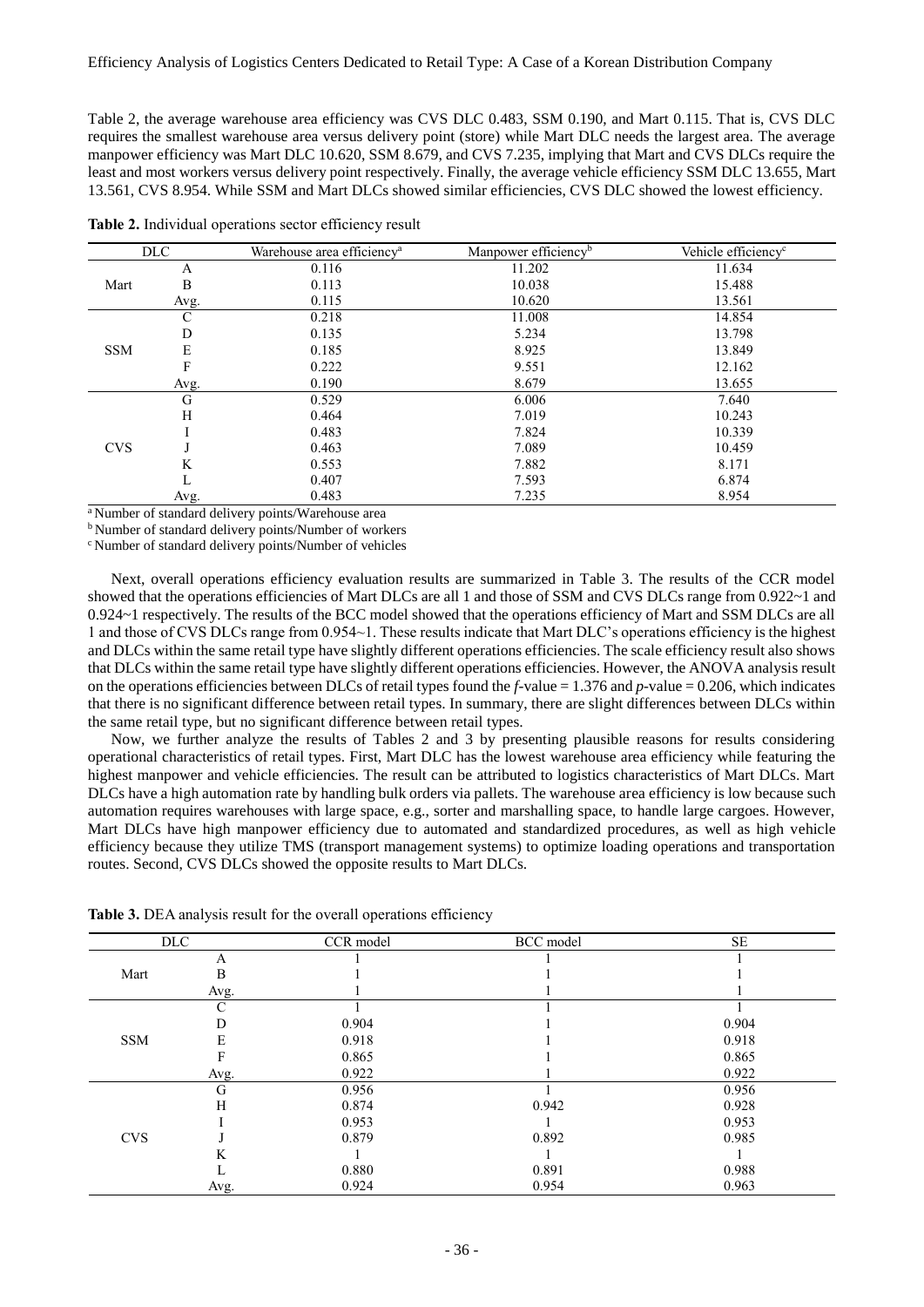That is, the manpower and vehicle efficiencies of CVS DLC are the lowest while its warehouse area efficiency is the highest. The manpower efficiency of CVS DLCs is low because CVS DLCs are operated in a labor-intensive manner to fulfill small and frequent orders via box and individual items from CVSs. The vehicle efficiency of CVS DLS is also low because the possibility of LTL (less-than-truck load) delivery is high due to the need to process orders for small quantities and lots of vehicles.

However, the warehouse area efficiency of CVS DLC is high because most warehouses are manually operated, so there is no need for large-scale automated facilities. Third, the operations efficiency of SSM DLCs is intermediate among Mart and CVS DLCs because SSM DLCs have intermediate logistics characteristics. In detail, SSM stores generally operate a small-sized warehouse that can hold only high-demand items delivered using pallets and FTL (full-truck load) delivery. SSM also uses LTL delivery using roll containers like CVS for low-demand items. For warehouse area, manpower and vehicle efficiencies, SSM DLC is intermediate among Mart and CVS DLCs by using semi-automatic equipment such as small picker, DAS (digital assorting system) and DPS (digital picking system), roll containers, pallets, and medium-sized TMS.

Finally, we derive implications on improving the competitiveness of DLCs from the above operational characteristics and efficiency evaluation results as follows:

- Mart DLCs need to maximize manpower and vehicle efficiencies as well as improve warehouse area efficiency to avoid excessive automation and to reduce initial investment costs through optimizing the use of automation equipment.
- CVS DLCs need to improve vehicle efficiency by forecasting cargo amounts and to increase manpower efficiency through picking and sorting operations with the help of PDAs (personal digital assistant).
- SSM DLCs need to optimize picking and sorting systems to maintain high warehouse efficiency compared to Mart DLCs, and to improve manpower and vehicle efficiencies, e.g., by predicting the quantity of roll containers.

| <b>DLC</b> |      |                  | Input variable    | Output variable  |
|------------|------|------------------|-------------------|------------------|
|            |      | Relative LC rate | Relative SGA rate | Relative OP rate |
|            | A    |                  |                   | 10.61            |
| Mart       | в    |                  |                   | 17.13            |
|            | Avg. | .04              | 1.65              | 13.87            |
|            |      | 1.15             |                   | 2.76             |
|            |      | 1.02             |                   | 5.26             |
| <b>SSM</b> |      | 1.11             |                   | 4.69             |
|            |      | 1.16             |                   | 1.93             |
|            | Avg. |                  | 2.33              | 3.66             |
|            | Ġ    |                  |                   | 7.91             |
|            | Н    |                  |                   | 5.02             |
|            |      | 1.12             | 1.62              | 6.54             |
| <b>CVS</b> |      | 1.07             | 1.90              | 9.84             |
|            |      | 1.21             | 1.31              |                  |
|            |      | 1.19             |                   | 1.70             |
|            | Avg. | 1.15             | 1.40              | 5.34             |

**Table 4.** Variable values for the finance efficiency

#### *3.2 Sector efficiency: Finance*

This section first describes the analysis results of finance efficiency shown in Table 4. The relative logistics cost (LC) rate was in the order of SVS DLC 1.15, SSM 1.11, and Mart 1.04, and the relative SGA rate in the order of SSM DLC 2.33, Mart 1.65, and CVS 1.4. The relative operations profit (OP) rate was in the order of Mart DLC 13.22, CVS 5.11 and SSM 3.50. The DEA results in Table 5 show that financial efficiency is highest in Mart, followed by CVS and SSM DLCs. SE is lowest in Mart, followed by SSM and CVS DLCs. However, the ANOVA analysis result showed that there was no significant difference between retail type DLCs, with the  $f$ -value = 2.051 and  $p$ -value = 0.184.

The results of Table 4 and Table 5 are analyzed according to the retail type and reasons accounting for these results are estimated by considering the characteristics of corresponding DLCs are as follows. First, Mart DLCs showed a relatively high OP and low logistics cost rate. This is because, as described above, Mart DLCs have high vehicle and manpower efficiencies due to automation and standardization, and services large-scale delivery points, i.e., Marts feature economies of scale. However, Mart DLCs require high initial installation costs such as a large warehouse area, automation and large-scale facilities, which is a high barrier to market entry. Second, SSM DLCs have a lower OP margin than CVS DLC, which implies a high SGA as shown in Table 4. This result means that labor costs and expenses are high because Mart DLCs operate an automated warehouse in the form of a transport center, while SSM DLCs operate in a combination of distribution and transport centers. There are also additional requirements for products to be repackaged from a pallet to a roll container or processed separately. In terms of manpower management, Mart DLCs employ a small number of managers due to its high rate of automation, while CVS DLCs mainly use short-term workers. Third, SSM DLCs have a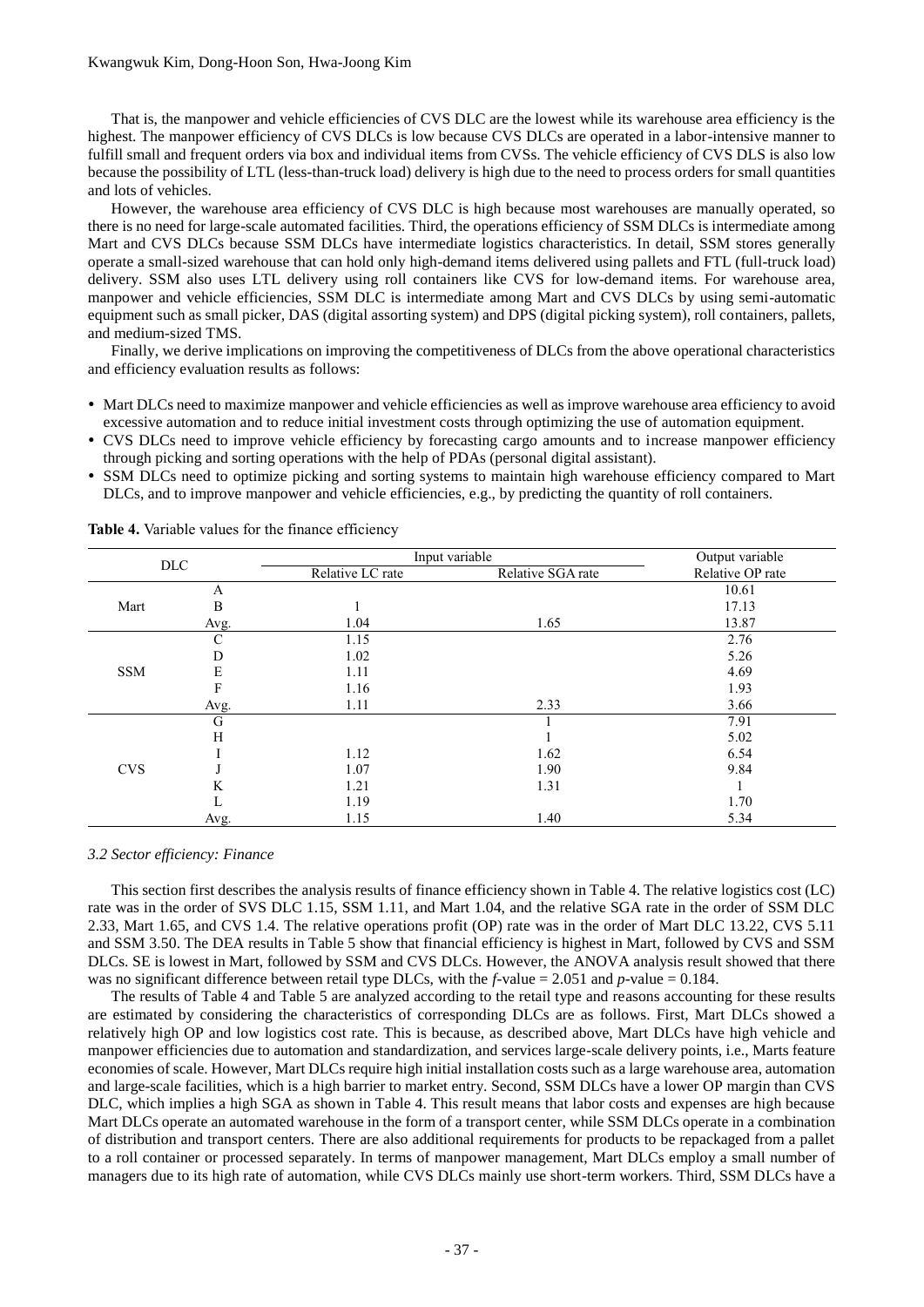higher proportion of long-term management personnel than short-term personnel in order to maintain an intermediate automated system. This is another characteristic of SSM DLCs that are located at the intermediate point between Mart and CVS DLCs as described above. The following are ways to improve the competitiveness of DLCs, which are derived from financial characteristics and efficiency evaluation results:

- Mart DLCs should identify ways to shorten the payback period of the initial installation cost by locating DLCs at a low land-price area such as local government logistics development districts and reduce logistics and SGA expenses by standardizing tasks.
- CVS DLCs should employ strategies focusing on the reduction of service and rental fees in order to overcome high logistics cost.
- SSM DLCs need to consider ways to reduce its high SGA expenses by outsourcing high cost tasks, excluding activities associated with core competitiveness.

| <b>DLC</b> |      | CCR model | BCC model | <b>SE</b> |
|------------|------|-----------|-----------|-----------|
|            | A    | 0.961     |           | 0.961     |
| Mart       | B    |           |           |           |
|            | Avg. | 0.981     |           | 0.981     |
|            | С    | 0.88      | 0.896     | 0.982     |
|            | D    | 0.982     |           | 0.982     |
| <b>SSM</b> | E    | 0.904     |           | 0.904     |
|            |      | 0.879     | 0.898     | 0.979     |
|            | Avg. | 0.911     | 0.949     | 0.962     |
|            | G    |           |           |           |
|            | H    | 0.974     |           | 0.974     |
|            |      | 0.928     |           | 0.928     |
| <b>CVS</b> |      | 0.936     | 1.000     | 0.936     |
|            | K    | 0.918     | 0.945     | 0.971     |
|            |      | 0.903     | 0.959     | 0.942     |
|            | Avg. | 0.943     | 0.984     | 0.959     |

**Table 5.** DEA analysis results for the finance efficiency

## *3.3 Sector efficiency: Service*

Table 6 summarizes the input and output variables for estimating service efficiency, and Table 5 summarizes DEA analysis results. As shown in Table 6, the manpower and vehicle per delivery point of Mart DLC were 0.094 workers and 0.096 vehicles on average, those of SSM DLC were 0.124 and 0.073, and those of CVS DLC 0.139 and 0.115, respectively. That is, CVS DLCs require more manpower and vehicles to support one delivery point (store). The logistics cost of CVS DLCs were relatively high as the relative LC rate of Mart DLC was 1.042, SSM DLC was 1.111, and CVS DLC was 1.151 on average.

| Table 6. Variable values for the service efficiency |  |
|-----------------------------------------------------|--|
|-----------------------------------------------------|--|

|            |      |                       | Input variable        |                  | Output variable       |
|------------|------|-----------------------|-----------------------|------------------|-----------------------|
| <b>DLC</b> |      | NW per delivery point | NW per delivery point | Relative LC rate | Service quality index |
|            | A    | 0.089                 | 0.860                 | 1.082            | 85.02                 |
| Mart       | B    | 0.100                 | 0.065                 | 1.000            | 85.41                 |
|            | Avg. | 0.094                 | 0.075                 | 1.041            | 85.21                 |
|            |      | 0.091                 | 0.670                 | 1.150            | 79.21                 |
|            | D    | 0.191                 | 0.730                 | 1.018            | 88.52                 |
| <b>SSM</b> | E    | 0.112                 | 0.720                 | 1.106            | 88.11                 |
|            | F    | 0.105                 | 0.820                 | 1.162            | 81.51                 |
|            | Avg. | 0.124                 | 0.073                 | 1.110            | 84.31                 |
|            | G    | 0.166                 | 0.131                 | 1.152            | 78.72                 |
|            | Н    | 0.142                 | 0.980                 | 1.182            | 79.71                 |
|            |      | 0.128                 | 0.970                 | 1.126            | 79.12                 |
| <b>CVS</b> |      | 0.141                 | 0.960                 | 1.069            | 82.12                 |
|            | K    | 0.127                 | 0.122                 | 1.209            | 73.02                 |
|            |      | 1.132                 | 0.146                 | 1.186            | 88.11                 |
|            | Avg. | 0.139                 | 0.115                 | 1.154            | 80.11                 |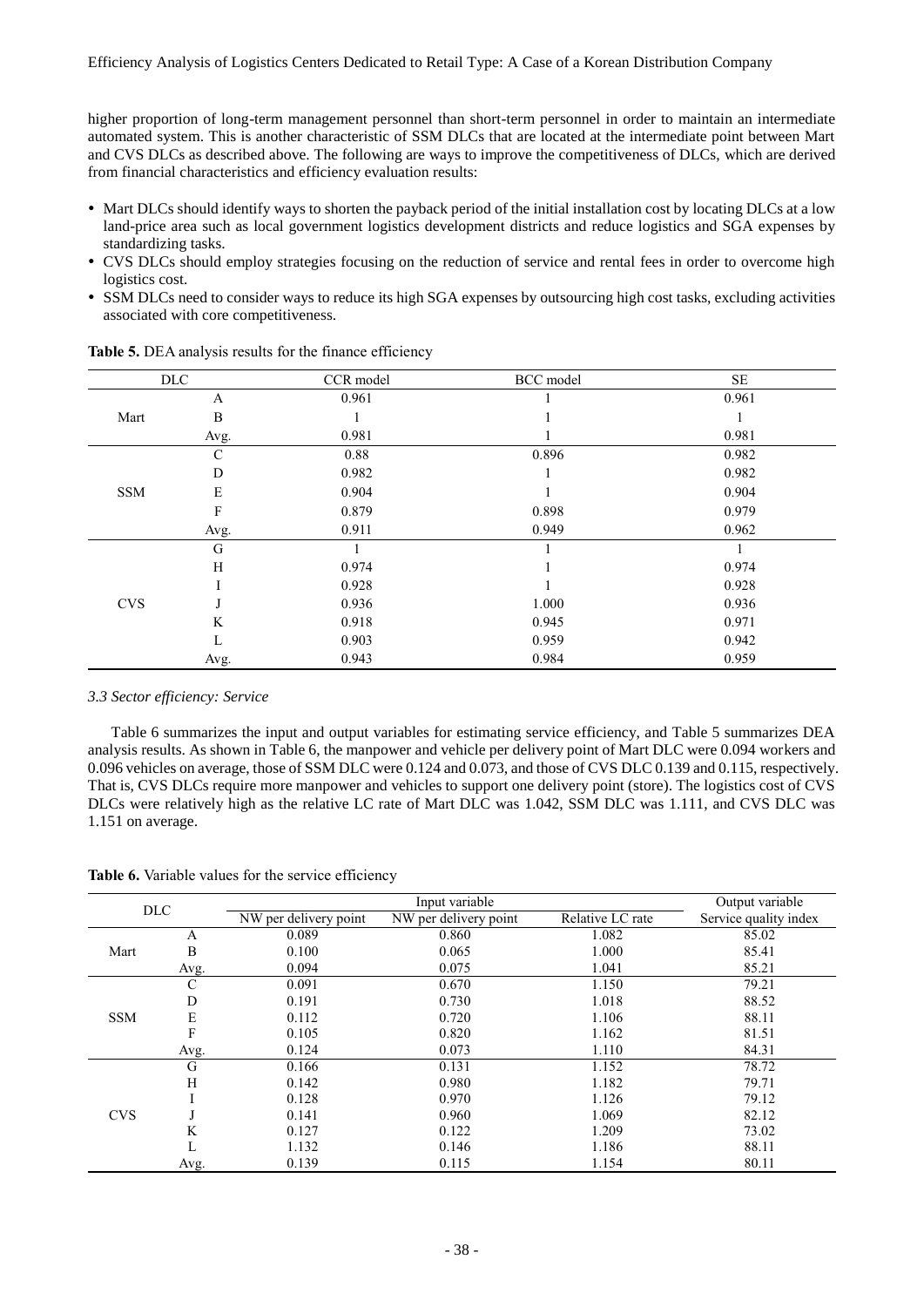The service quality index of Mart DLC was 85.21, SSM DLC was 84.31, and CVS DLC was 80.11. DEA analysis results shown in Table 7 found the service efficiency of Mart DLC was 1, SSM DLC was 0.947, and CVS DLC was 0.812 on average. In addition, the ANOVA analysis result showed that there was a statistically significant difference in the service efficiency between DLCs of each retail types with the f-value = 10.113 and p-value = 0.0049.

| DLC        |      |                       | Input variable        |                  | Output variable       |
|------------|------|-----------------------|-----------------------|------------------|-----------------------|
|            |      | NW per delivery point | NW per delivery point | Relative LC rate | Service quality index |
|            | A    | 0.089                 | 0.860                 | 1.082            | 85.02                 |
| Mart       | B    | 0.100                 | 0.065                 | 1.000            | 85.41                 |
|            | Avg. | 0.094                 | 0.075                 | 1.041            | 85.21                 |
|            | C    | 0.091                 | 0.670                 | 1.150            | 79.21                 |
|            | D    | 0.191                 | 0.730                 | 1.018            | 88.52                 |
| <b>SSM</b> | E    | 0.112                 | 0.720                 | 1.106            | 88.11                 |
|            | F    | 0.105                 | 0.820                 | 1.162            | 81.51                 |
|            | Avg. | 0.124                 | 0.073                 | 1.110            | 84.31                 |
|            | G    | 0.166                 | 0.131                 | 1.152            | 78.72                 |
|            | H    | 0.142                 | 0.980                 | 1.182            | 79.71                 |
|            |      | 0.128                 | 0.970                 | 1.126            | 79.12                 |
| <b>CVS</b> |      | 0.141                 | 0.960                 | 1.069            | 82.12                 |
|            | K    | 0.127                 | 0.122                 | 1.209            | 73.02                 |
|            |      | 1.132                 | 0.146                 | 1.186            | 88.11                 |
|            | Avg. | 0.139                 | 0.115                 | 1.154            | 80.11                 |

|  |  |  |  |  | Table 6. Variable values for the service efficiency |
|--|--|--|--|--|-----------------------------------------------------|
|--|--|--|--|--|-----------------------------------------------------|

The following analyzes and discusses the service efficiency evaluation results shown in Tables 6 and 7 and the reasons for these results considering the characteristics of DLCs. In the case of Mart DLCs with the highest service efficiency, a Mart has a warehouse of a certain size and can hold sufficient stock for about  $2 \sim 3$  days of product demand. Therefore, the manager of the Mart may experience a wide range of logistics service failures such as non-delivery and misdelivery. On the other hand, in case of CVS DLCs with the lowest service efficiency, CVSs do not have their own warehouses, so there is a high possibility of stock-outs. Especially, due to the nature of CVS where one person is usually working, the demand level for delivery on time (within 30 minutes) is high for checking delivered items to minimize time consumption. Another reason is that the CVS owners' room for the service failure is narrow.

The implications of this analysis results are as follows. CVS DLCs need to provide a more advanced delivery system and more optimized delivery algorithm than Mart DLCs for higher service competitiveness. Especially, this step is required to establish measures to recover from service failure such as non-delivery or misdelivery. To improve competitiveness in the service sector, a picking and sorting system with pre-store arrival notification service, categorization of products, and personal mobile phone applications, a carrier-incentive to improve the last mile service, a web-based comment system, and increasing the profit of CVS owners through courier services using reverse logistics are needed.

|            | <b>DLC</b> | CCR model | BCC model | <b>SE</b> |
|------------|------------|-----------|-----------|-----------|
|            | A          |           |           |           |
| Mart       | B          |           |           |           |
|            | Avg.       |           |           |           |
|            |            | 0.986     |           | 0.986     |
|            |            |           |           |           |
| <b>SSM</b> | E          | 0.932     | 1.000     | 0.932     |
|            | F          | 0.869     | 0.934     | 0.930     |
|            | Avg.       | 0.947     | 0.984     | 0.962     |
|            | G          | 0.793     | 0.891     | 0.890     |
|            | H          | 0.789     | 0.903     | 0.874     |
|            |            | 0.821     | 0.897     | 0.915     |
| <b>CVS</b> |            | 0.895     | 0.933     | 0.959     |
|            | K          | 0.707     | 0.828     | 0.854     |
|            |            | 0.868     | 0.999     | 0.869     |
|            | Avg.       | 0.812     | 0.909     | 0.894     |

Table 7. DEA analysis result for the service efficiency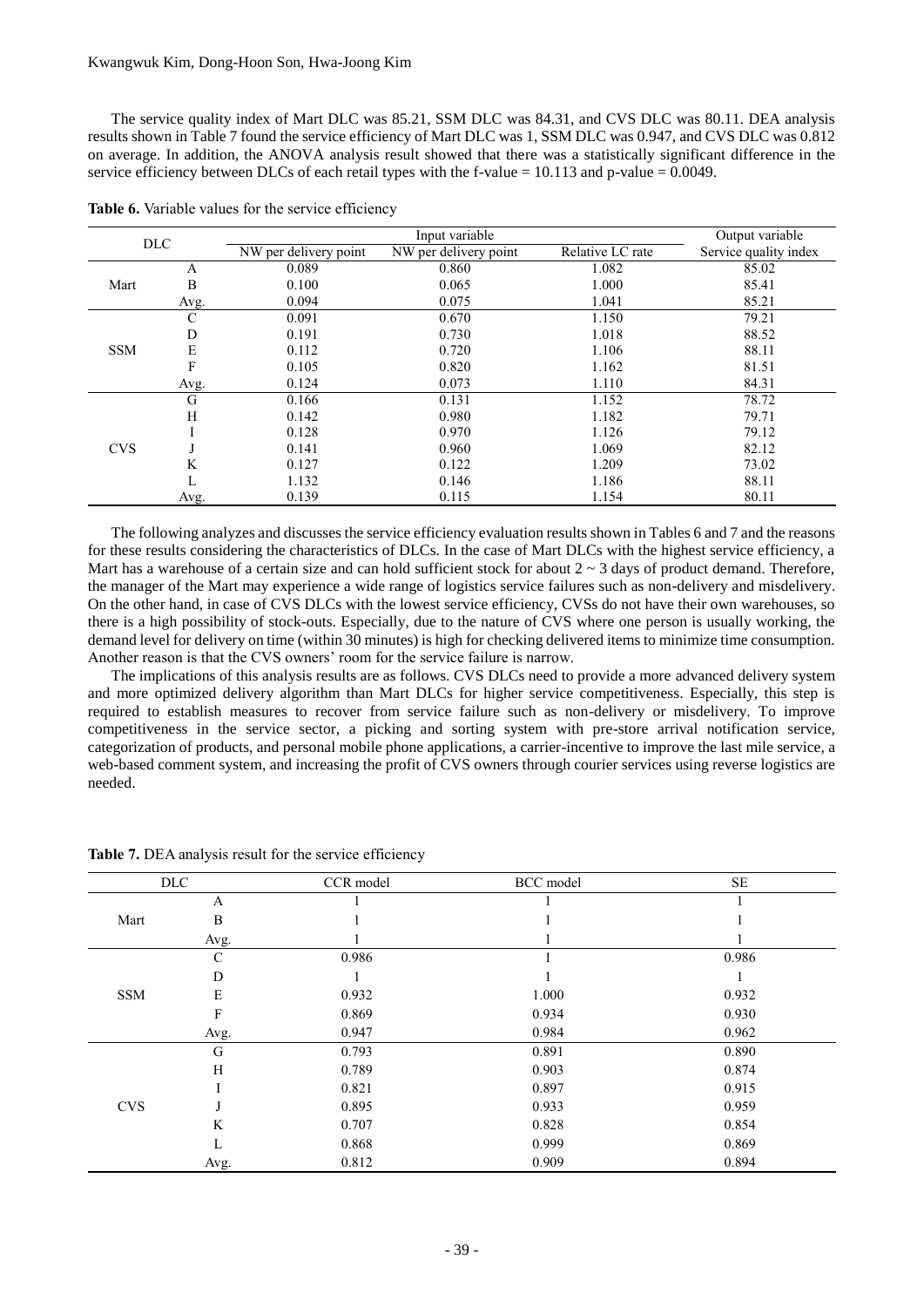#### *3.4 Overall efficiency by retail types*

This section presents the evaluation results of the overall efficiency of DLCs, which are summarized in Table 8. Note that a super-efficiency model is considered in the evaluation because the discriminatory power of CCR and BCC models can be limited in the presence of high specialization among DMUs. Such a problem can be found in Table 8 in that the efficiency scores of all DLCs under CCR and BCC models were evaluated as 1 (one). Considering results shown in Tables  $2\nu$ , this result implies that each of the DLCs developed its own operational characteristics in accordance with the availability of managerial resources and market environments. That is, a series of benchmarking approaches to improve the efficiencies of DLCs can be myopic without considering in-depth understanding of managerial issues for each DLC.

From the perspective of the super-efficiency model, Mart DLC featured the highest super-efficiency at 159.0 on average. Meanwhile, the super-efficiency scores of SSM and CVS DLCs were identified as 123.3 and 110.6 on average, respectively. This result indicates that the super-efficiency model can be used for finding potential efficiency improvements for SSM and CVS DLCs. For example, in case of the service sector efficiency, Mart DLCs had more options for increasing the order filling rate by taking advantage of ample storage space to hold more inventories to respond to customer demands. However, such inventory and customer order management cannot be directly implemented in CVS DLCs because of the lack of workers and storage capacity. In this situation, a manager can make investment decisions for expanding capacities of manpower and storage with the objective of increasing efficiency in the service sector. It should be noted that the efficiency differences between DLCs for different retail types may not be significant because the result of the ANOVA analysis did not reach statistical significance as the  $p$ -value = 0.165.

|            | $_{\rm DLC}$ | CCR model | BCC model | $\rm SE$ | Super efficiency |
|------------|--------------|-----------|-----------|----------|------------------|
|            | A            |           |           |          | 209.1            |
| Mart       | B            |           |           |          | 109.0            |
|            | Avg.         |           |           |          | 159.0            |
|            | C            |           |           |          | 114.2            |
|            |              |           |           |          | 138.2            |
| <b>SSM</b> | E            |           |           |          | 129.7            |
|            |              |           |           |          | 111.1            |
|            | Avg.         |           |           |          | 123.3            |
|            | G            |           |           |          | 147.4            |
|            |              |           |           |          | 100.2            |
|            |              |           |           |          | 102.1            |
| <b>CVS</b> |              |           |           |          | 105.7            |
|            |              |           |           |          | 103.5            |
|            |              |           |           |          | 105.2            |
|            | Avg.         |           |           |          | 110.6            |

Table 8. DEA analysis result for the overall efficiency

# **4. Conclusion**

This paper estimated operations, finance, and service sectors' efficiencies for Mart, SSM, and CVS DLCs in a Korean distribution company. Subsequently, we identified efficiency differences between retail types resulting from intrinsic characteristics of DLCs and derived managerial implications for efficiency improvements. The estimation results can be summarized as follows. CVS DLCs showed the highest warehouse area efficiency and Mart DLCs showed the highest efficiency of the number of workers and vehicles. In terms of financial efficiency, Mart DLCs showed high operating profit due to low logistics cost, SSM DLCs had high SGA cost, and CVS DLCs had high logistics cost. From the perspective of service efficiency, Mart DLCs showed better efficiency than other DLCs. Finally, there was no difference in the overall efficiency between retail types.

Given these results, several strategic approaches for efficiency improvements can be stated. First, according to the overall operations efficiency from CCR and BCC models, we can say that a series of efforts for improving DLCs' operations efficiency should be aligned with logistics characteristics. More specifically, each DLC is likely to be confronted with different managerial resources and market environments. These differences require a customized efficiency improvement strategy for the DLC. Second, efficiency analysis can be a viable method to identify efficiency improvements for DLCs. This is because such an approach can expose both strengths and weaknesses of operational aspects of DLCs. For example, Mart DCLs can achieve higher efficiency in the operations sector by means of increasing storage density of warehouses. Furthermore, for CVS DLCs, improvements in vehicle efficiency with effective forecasting of product demand and in manpower efficiency with high-performing picking and sorting systems can be viable strategies. Finally, for SSM DLCs, a systematic approach to efficiently managing picking and sorting systems is a